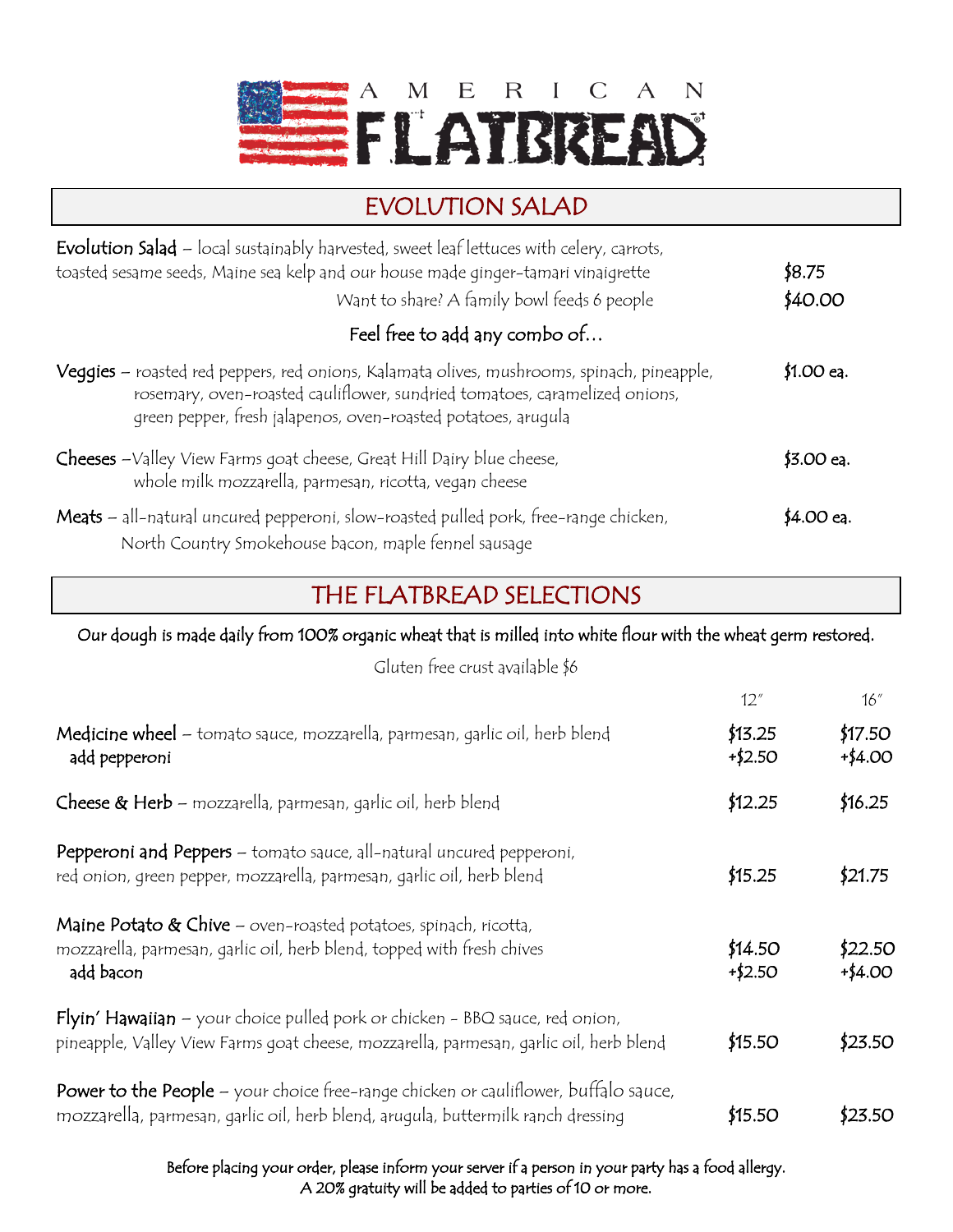| Vermont Homemade Sausage - maple fennel sausage, sundried tomatoes,<br>mushrooms, caramelized onions, mozzarella, parmesan, garlic oil, herb blend                                             |                      | \$23.25               |
|------------------------------------------------------------------------------------------------------------------------------------------------------------------------------------------------|----------------------|-----------------------|
| Punctuated Equilibrium - Kalamata olives, Valley View Farms goat cheese, red onion,<br>rosemary, roasted red peppers, mozzarella, parmesan, garlic oil, herb blend<br>add maple fennel sausage | \$14.50<br>$+ $2.50$ | \$22.50<br>$+$ \$4.00 |
| Vegan (dairy-free) - tomato sauce, caramelized onions, mushroom,<br>spinach, Kalamata olives, garlic oil, herb blend<br>add vegan cheese                                                       | \$13.00<br>$+ $2.25$ | \$18.75<br>$+$ \$3.75 |

## FREE FORM FLATBREADS

Start with – a Cheese & Herb, Medicine Wheel, or Plain Pizza Crust

Choose a sauce – wood-fired tomato sauce, BBQ sauce, buffalo sauce, or no sauce

| Now, select which toppings you'd like:                                                                                                                                                                                                            |              |                  |  |
|---------------------------------------------------------------------------------------------------------------------------------------------------------------------------------------------------------------------------------------------------|--------------|------------------|--|
|                                                                                                                                                                                                                                                   | 12''         | 16''             |  |
| Veggies – roasted red peppers, red onions, Kalamata olives, mushrooms, spinach, arugula,<br>pineapple, oven-roasted potatoes, rosemary, sundried tomatoes, chives,<br>caramelized onions, green pepper, fresh jalapenos, oven-roasted cauliflower | \$1.5O/ea.   | \$2.5O/ea.       |  |
| <b>Cheeses</b> – whole milk mozzarella, parmesan, Valley View Farms goat cheese,<br>Great Hill Dairy blue cheese, ricotta, vegan cheese                                                                                                           | $$2.25$ /eq. | $$3.75$ /ea.     |  |
| Meats - all-natural uncured pepperoni, slow-roasted pulled pork, free-range chicken,<br>North Country Smokehouse bacon, maple fennel sausage                                                                                                      | \$2.50/ea.   | \$4.00/ea.       |  |
| <b>DESSERTS</b>                                                                                                                                                                                                                                   |              |                  |  |
| Barbara's Brownie Sundae - warmed brownie served with 2 scoops of ice cream<br>warm homemade chocolate sauce and our maple whipped cream                                                                                                          |              | \$7.75           |  |
| Peace of Mind Chocolate Whoopie Pie Sundae - warmed whoopie pie served with 2<br>scoops of ice cream, warm homemade chocolate sauce and our maple whipped cream<br>Plain whoopie is gluten free and vegan                                         |              |                  |  |
| Maine Root Float - Root Beer or Mandarin Orange soda with vanilla ice cream                                                                                                                                                                       |              | \$6.00           |  |
| Scoop of Ice Cream - Vanilla or Chocolate<br>Make it a hot fudge sundae                                                                                                                                                                           |              | \$3.00<br>\$4.OO |  |

Before placing your order, please inform your server if a person in your party has a food allergy. A 20% gratuity will be added to parties of 10 or more.